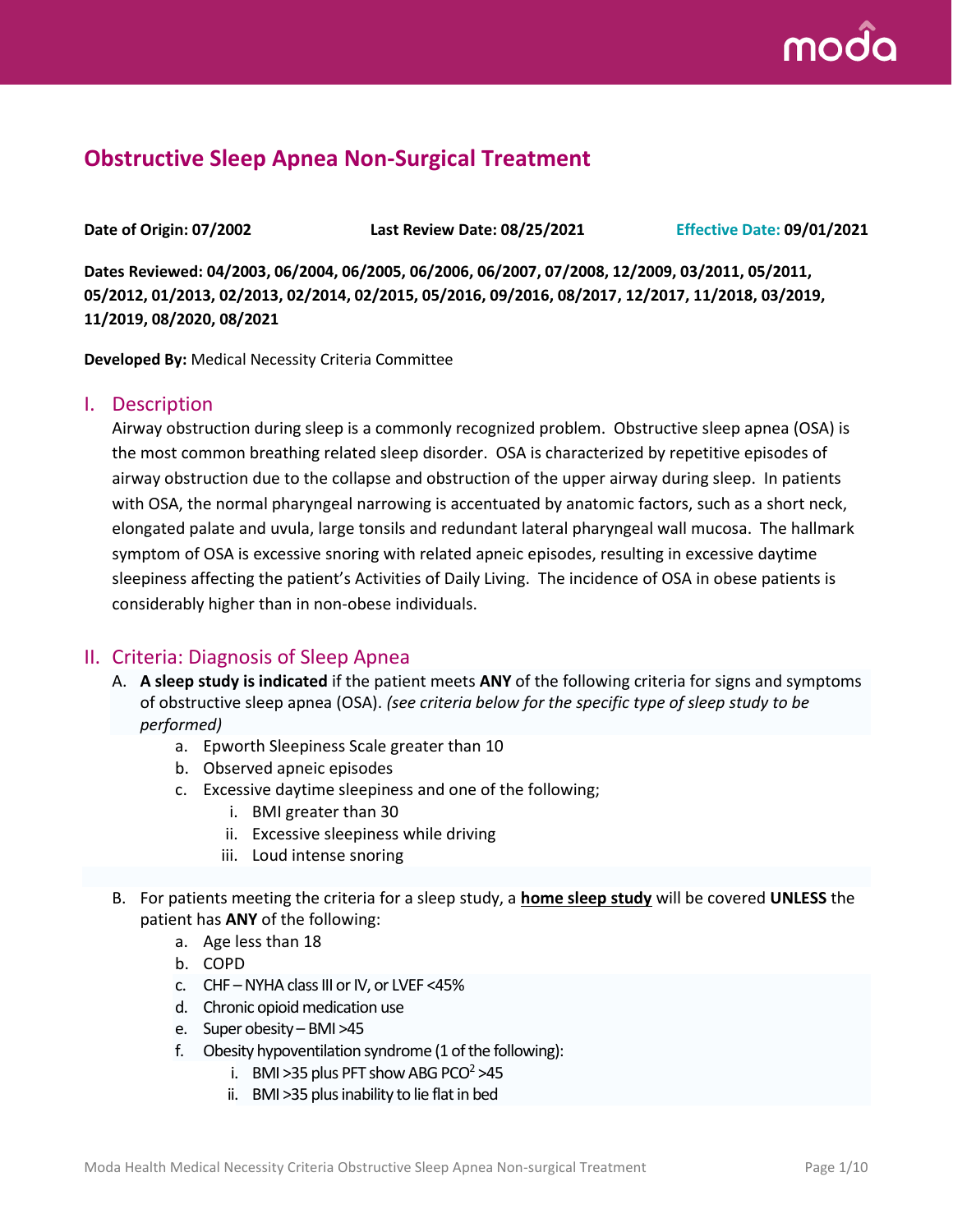- g. Neuromuscular disorder Parkinson's disease, spina bifida, myotonic dystrophy, ALS
- h. Stroke with residual respiratory effects
- i. Epilepsy
- j. Central sleep apnea or Complex sleep apnea
- k. Parasomnias
- l. Periodic limb movement disorder (involuntary jerking movements of the legs during sleep causing fragmented sleep)
- m. Severe insomnia
- n. Narcolepsy
- o. Member lacks the mobility or dexterity to use home sleep study equipment
- C. Moda Health will cover a home sleep study that is performed on Type II, Type III, or Type IVA device, capable of measuring airflow and at least 2 channels, and provides measurement of apneahypopnea index (AHI) or respiratory disturbance index (RDI), and
	- a. The home study is interpreted by a Board-Certified Sleep Medicine Specialist
- D. Moda Health will **NOT** cover home sleep studies that are performed on devices that do not provide standard measurement of AHI/RDI and oxygen saturation. These devices do not provide sufficient information to prescribe treatment. (Examples include Biancamed SleepMinder, SNAP testing with fewer than 3 channels, and SleepImage Sleep Quality Screener)
- E. Moda Health considers a **full-channel split-night polysomnography** *(first half of the study is for diagnosis while the second half is for CPAP titration – CPT Code 95811)* the preferred medically indicated test when **ALL** of the following criteria are met: (**CWQI HCS-0083)**
	- a. The polysomnography is performed in an American Academy of Sleep Medicine accredited sleep center.
	- b. The patient has documented signs and symptoms of OSA as noted in section A above.
	- c. The in-lab sleep study must be supervised and interpreted by a Board-Certified Sleep Medicine Specialist.
	- d. CPAP titration will be performed if the patient demonstrates an AHI of greater than or equal to 15 during the first 2 hours of the study.
	- e. The patient has **1 or more** of following indications:
		- i. The patient has had a positive home sleep study with an AHI or RDI greater than or equal to 30 or above
		- ii. The patient has a contraindication that prevents a home study from being performed.
		- iii. The patient has failed a trial of AutoPAP after a home study
		- iv. The patient has a negative or technically inadequate home study
- F. An attended **full-channel full-night polysomnography** (95810) is medically indicated for **1 or more** of the following: (**CWQI HCS-0081)**
	- a. If CPAP titration during a split-night polysomnography (95811) was not performed due to lack of time or because the AHI was less than 15, the study can be converted to a full-night polysomnography (95810)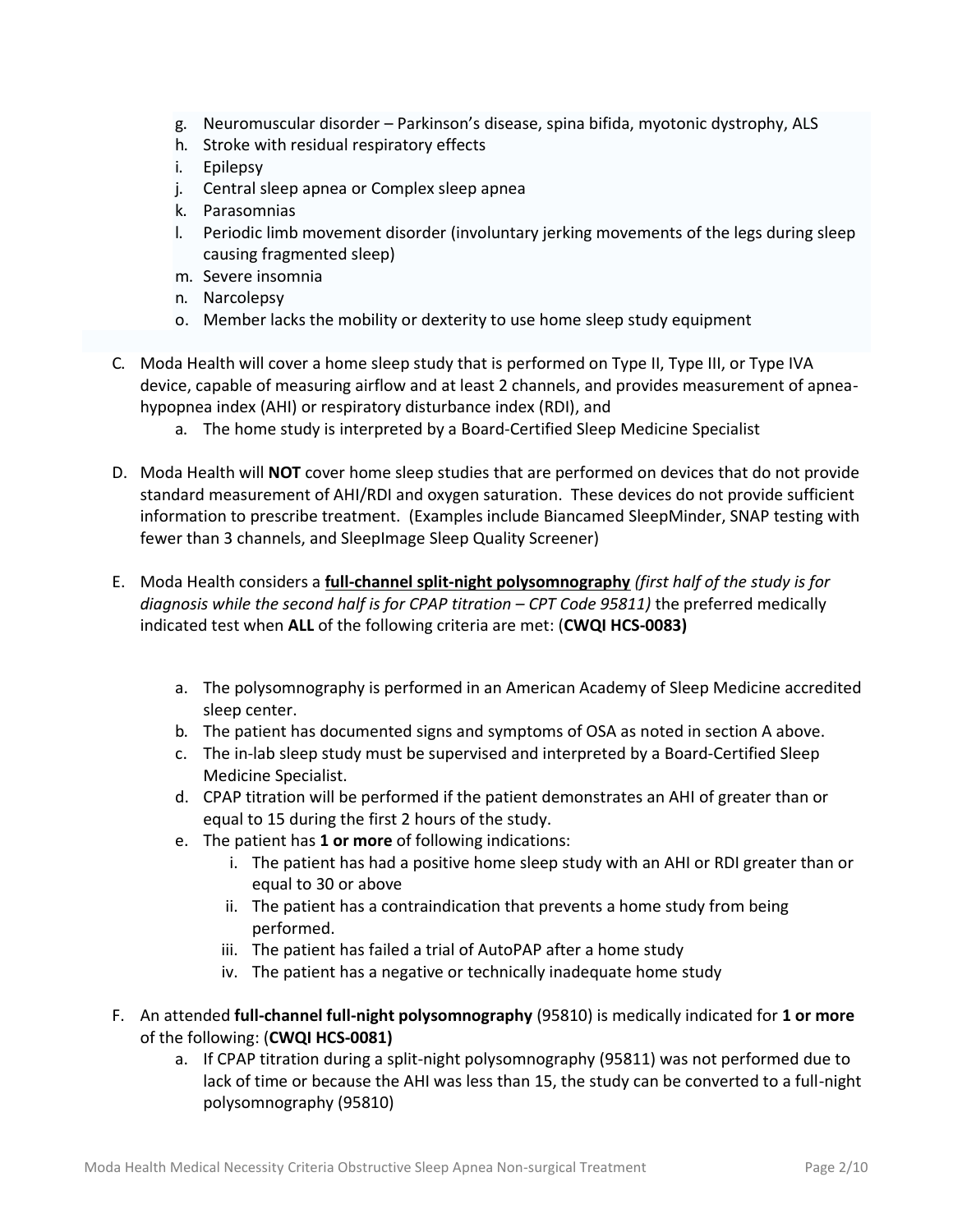- b. A full-channel full-night polysomnography (95810) is being requested in conjunction with a multiple sleep latency study (CPT 95805) for patients with suspected narcolepsy versus idiopathic hypersomnia.
- G. Moda Health considers a **second full-channel split night polysomnography** (95811) that is supervised and interpreted by a Board-Certified Sleep Medicine Specialist medically indicated when **1 or more** of the following criteria are met: **(CWQI HCS-0081)**
	- a. The patient was diagnosed with OSA during the first study, however, submitted documentation supports that there was insufficient time to perform the CPAP titration
	- b. The patient failed a trial of AutoPAP after an initial in-lab split night study.
	- c. The patient is less than 18 years of age and had a positive split night study, and a second inlab split-night study is needed for CPAP titration
- H. **Multiple Sleep Latency Test** (95805) for suspected narcolepsy is medically necessary immediately following a full-channel full night polysomnography (95810) if the patient has at least **1 or more** of the following indications: (**CWQI: HCS-0053)**
	- a. The patient has tried CPAP or AutoPAP with documented compliance and continues to have excessive daytime sleepiness; or
	- b. Requested test is part of an evaluation of a patient with excessive daytime sleepiness for suspected narcolepsy versus idiopathic hypersomnia following a normal polysomnogram; and
		- i. The patient has **1 or more** of the following symptoms:
			- 1. Cataplexy (*i.e, sudden weakness or loss of muscle tone not accompanied by loss of consciousness)*; or
			- 2. Disturbed or fragmented sleep; or
			- 3. Sleep paralysis
- I. Moda Health will cover **repeat sleep studies** for **ALL** of the following indications:
	- a. The patient has an established diagnosis of OSA and a qualified home study and a repeat sleep study is requested for **1 or more** of the following to:
		- i. Assess efficacy of surgery (including tonsillectomy or upper airway) or oral appliances/devices with a change in symptoms; OR
		- ii. Re-evaluate the diagnosis of OSA and need for continued CPAP if there is a significant weight loss (defined as 10% of body weight) since the most recent sleep study; OR
		- iii. There is a significant change in the patient's symptoms or risk factors *(e.g. worsening heart failure, weight gain greater than 20%)* despite documented compliance with ordered treatment

## III. Criteria: Non-surgical Treatment of Obstructive Sleep Apnea:

If a patient has symptoms of sleep apnea or diagnosis of sleep apnea, lifestyle changes should be recommended *(weight loss, avoidance of alcohol or sedative medications, and sleep hygiene recommendations)*. If a patient has documented Obstructive Sleep Apnea, an AutoPAP, CPAP, BiPAP or oral appliance may be considered.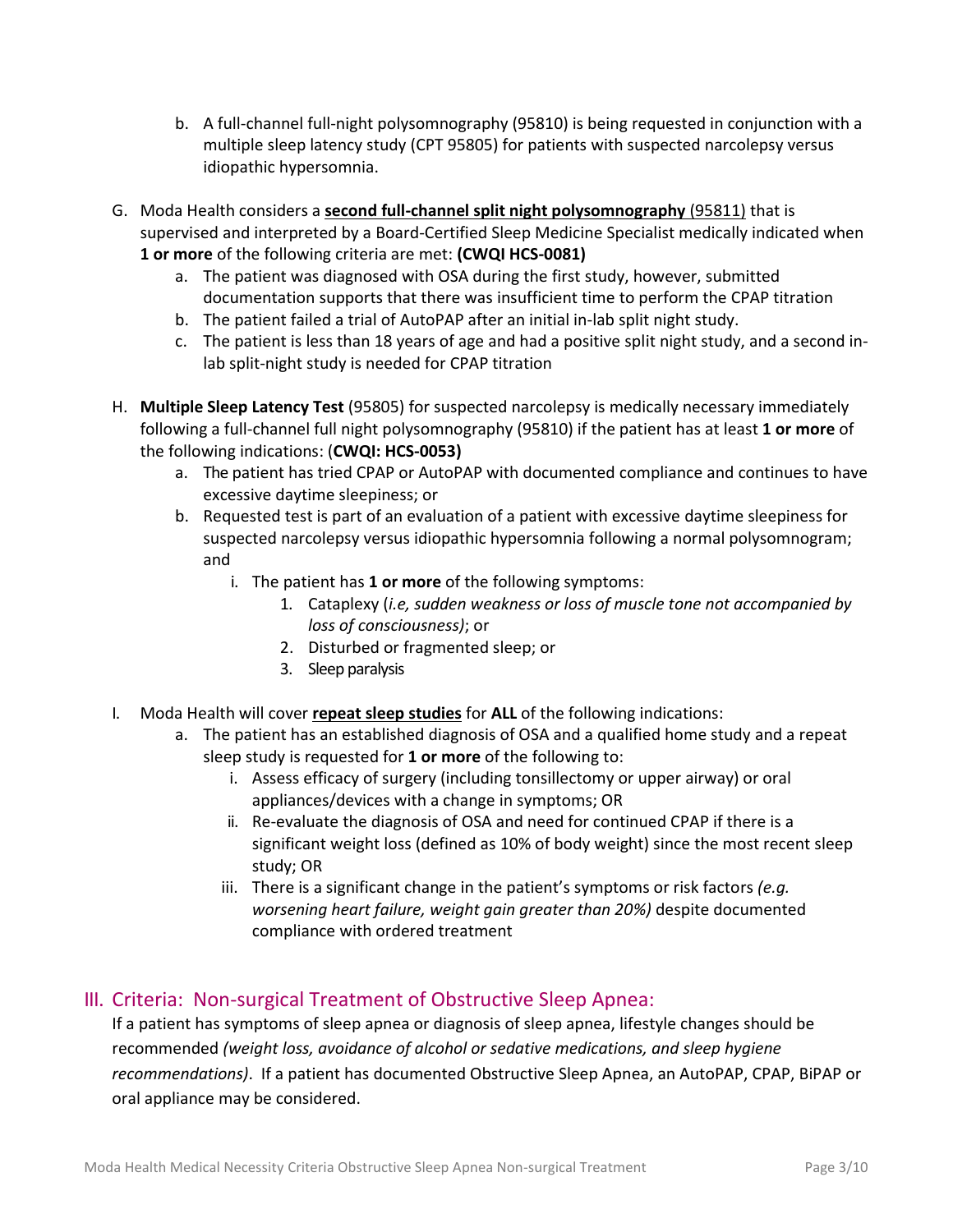- A. **Moda Health will cover AutoPAP, CPAP and BiPAP** for patients that meet the diagnosis criteria for OSA and **1 or more** of the following:
	- a. The patient has positive sleep study (home or in-lab study) interpreted by a Board-Certified Sleep Medicine Specialist and Apnea-Hypopnea Index (AHI) or Respiratory Disturbance Index (RDI) of equal to 15/hour- or greater, with a minimum of 30 events
	- b. The patient has positive sleep study (home or in-lab study) interpreted by a Board Certified Sleep Medicine Specialist and an Apnea-Hypopnea Index (AHI) or Respiratory Disturbance Index (RDI) greater than or equal to 5 and less than 15/hour with a minimum of 10 events and at least **1 or more** of the following:
		- i. Excessive daytime sleepiness with an Epworth Sleepiness Scale score greater than 10
		- ii. Impaired cognition
		- iii. Mood disorders
		- iv. Insomnia
		- v. Documented HTN (systolic blood pressure greater than 140 mm Hg and/or diastolic blood pressure greater than 90 mm Hg
		- vi. Ischemic heart disease,
		- vii. History of stroke
		- viii. Greater than 20 episodes of oxygen desaturation to less than 85% during a full night sleep study
		- ix. At least 1 episode of oxygen desaturation to less than 70% during a full night study
	- c. For a patient receiving therapy for OSA with a CPAP/AutoPAP/BIPAP unit, **continued authorization** is contingent on demonstrating compliance within the first 3 months of use as demonstrated by **ALL** of the following:
		- i. Compliance reports from the provider with **1 or more** of the following:
			- 1. Compliance is demonstrated at 70% of usage greater than 4 hours per day over 30 days; or
			- 2. Face-to-face clinical re-evaluation by the treating physician determined that adjustments to the CPAP/AutoPAP/BIPAP trial are needed to address failure to respond to PAP therapy.
- B. Moda Health will cover **tongue retaining** devices or Mandibular advancement (custom fitted and prefabricated) oral appliances to reduce upper airway collapsibility devices (e.g. the Thornton Adjustable Positioner (TAP) or a Hybridized Positive Airway Pressure System (HPAP)), for members who meet at least **one** of the following criteria. (*Oral appliances for OSA that are available overthe-counter without a prescription are not covered)*.
	- i. The member has a positive home or in lab sleep study interpreted by a Board-Certified Sleep Medicine Specialist and an Apnea Hypopnea Index (AHI) or Respiratory Disturbance Index (RDI) of greater than or equal to 15/hour with a minimum of 30 events
	- ii. The member has a positive home or in lab sleep study interpreted by a Board-Certified Index (RDI) of greater than or equal to 5 and less than 15 events/hour with a minimum of 10 events and at least one of the following (1-8):
		- 1. Excessive daytime sleepiness with an Epworth Sleepiness Scale score of greater than or equal to 10 or Multiple Sleep Latency test (MSLT) less than 6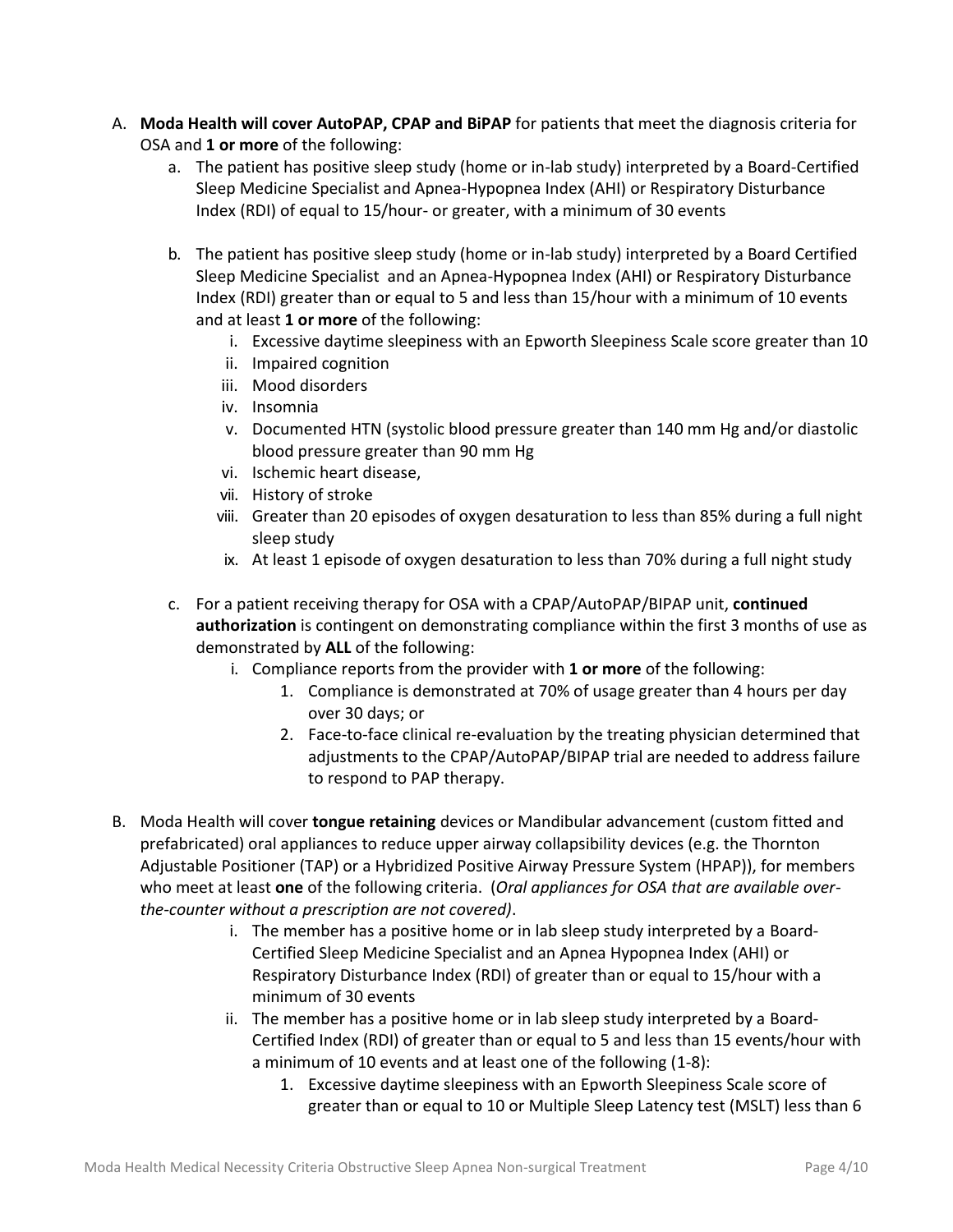- 2. Insomnia
- 3. Impaired cognition
- 4. Documented hypertension (systolic blood pressure greater than 140 mm Hg and/or diastolic blood pressure greater than 90 mm Hg)
- 5. Ischemic heart disease, significant arrhythmia, etc.
- 6. History of stroke
- 7. Greater than 20 episodes of oxygen desaturation (less than 85%) during a full night sleep study
- 8. 1 episode of oxygen desaturation of less than 70% during a full night sleep study
- iii. If the AHI or RDI is greater than 30 and meets either one of the following:
	- 1. Member is not able to tolerate a PAP device
	- 2. The use of PAP is contraindicated
- iv. Oral appliances to reduce upper airway collapsibility for indications other than OSA are considered experimental or investigational.
- v. Convenience items or duplicated equipment are considered NOT medically necessary. These include but are not limited to cleaning supplies, cleaning machines, batteries, travel CPAPs etc
- vi. Oral appliances for treatment of upper airway resistance syndrome (UARS) are considered experimental and investigational
- vii. Oral appliances for snoring (e.g., Snore Guard) are considered not medically necessary for treatment of disease, as snoring is not considered a disease
- viii. Oral appliance is **NOT** covered if requested for convenience purposes and OSA is well controlled with CPAP/PAP device
- b. Advanced imaging studies are **NOT** covered for oral appliances. These include but are not limited to:
	- i. CT scan of the head, face, and/or neck
	- ii. MRI of the head, face and/or neck
- c. Acoustic Pharyngometry is **NOT** covered for oral appliance fitting
- C. Replacement of oral appliances/AutoPap/CPAP/BiPAP is considered medically necessary at the end of the device's 5-year reasonable useful lifetime (RUL). Replacement of these items is considered medically necessary prior to the end of the 5-year RUL due to a change in the member's condition. Replacement needed due to misuse or abuse is not covered.
- D. The following treatments are considered medically necessary in **children** with habitual snoring and an apnea index of greater than one (>1) on a nocturnal polysomnography and **1 or more** of the following:
	- a. Adenotonsillectomy
	- b. CPAP in children for OSA when **ANY** of the following criteria are met:
		- i. Adenotonsillectomy is contraindicated
		- ii. Adenotonsillectomy is delayed
		- iii. Adenotonsillectomy is unsuccessful in relieving symptoms of OSA
		- iv. Palate expansion (maxillary distraction)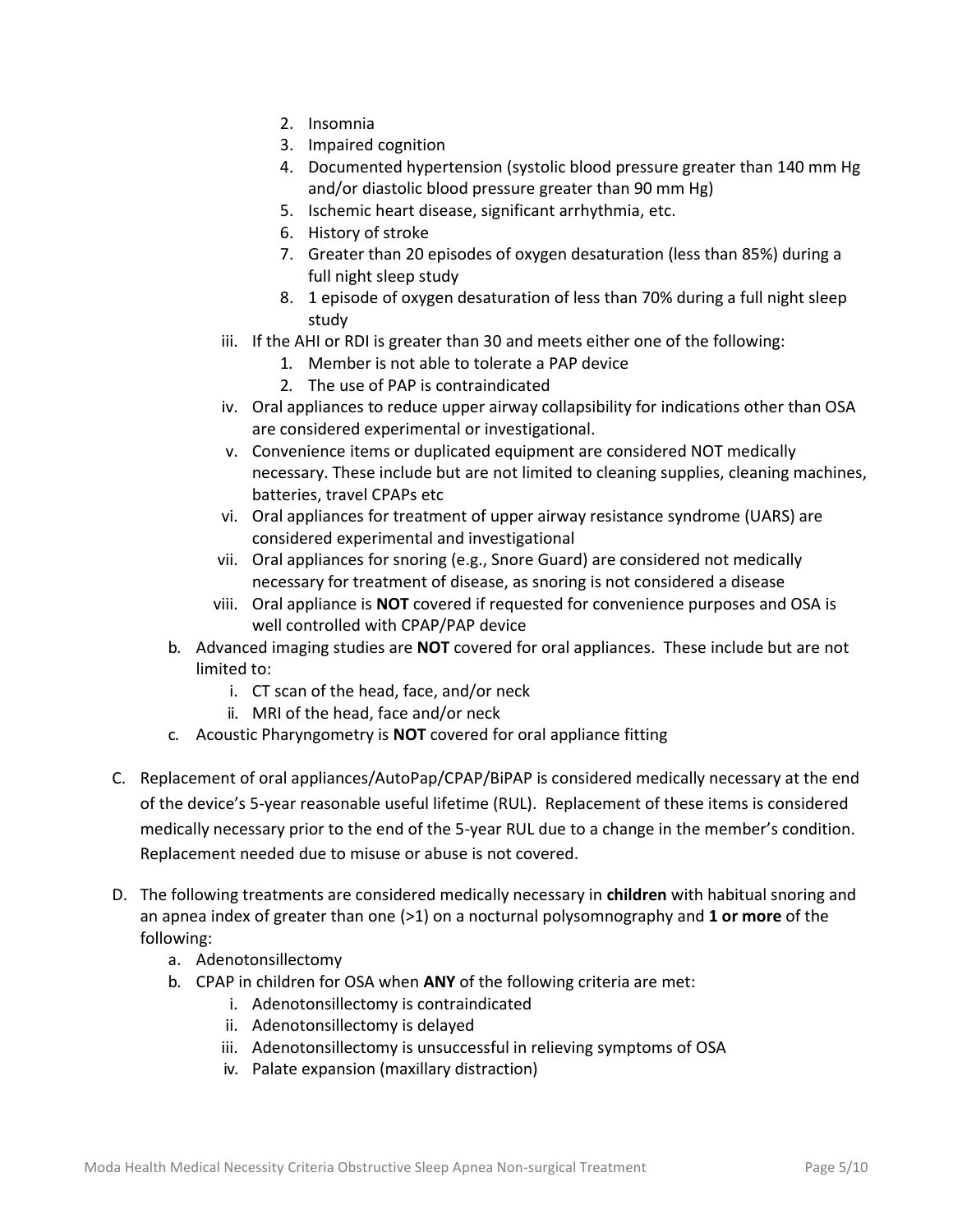- E. **Other Respiratory Assist Devices (RAD)** will be reviewed on a case-by-case basis by the Moda Health Medical Director for the patients with OSA. Respiratory assist devices (RAD) will be covered in appropriate cases with documentation supporting medical necessity such as but not limited to COPD, central apnea, complex apnea, or nocturnal hypoventilation.
	- a. BiPAP-ST (spontaneous-timed), BiPAP Auto-SV, ASV, IVAPS or similar devices with a backup rated intended to counteract ventilator instability such as Cheyne-Stokes, Central Sleep Apnea, and Complex Sleep Apnea demonstrated by central apnea that emerges on CPAP or BiPAP therapy at a rate greater than 5 per hour on setting required for control of obstructive events.
	- b. BiPAP-ST, AVAPS, IVAPS or similar devices with a backup rate intended to provide noninvasive ventilation assistance during sleep in patient with co-morbid restrictive thoracic disorders or COPD that demonstrates 5 minutes or more of oxygen saturation at 88 percent or less despite correction of the AHI with CPAP/BiPAP.
	- c. Respiratory assist devices with back-up rate feature are not covered for OSA
- F. Non-covered procedure/devices:
	- a. The Repose System, a minimally invasive technique involving tongue base suspension, is considered investigational.
	- b. Injection snoreplasty: injection of a sclerosing agent into the soft palate is considered investigational.
	- c. Cardiac atrial pacing for the treatment of sleep apnea is considered investigational.
	- d. Dental procedures (dentures, bridgework, etc.) as treatment for OSA are not covered benefits under Moda Health medical plans.

## IV. Information Submitted with the Prior Authorization Request:

- 1. History and physical including Epworth Sleepiness Scale results
- 2. Sleep study interpretation for treatment of OSA.
- 3. CPAP compliance reports for continued authorization of CPAP
- 4. Medical records from treating physician documenting the requirements

## V. CPT or HCPC codes covered when criteria requirements are met:

| <b>Codes</b> | <b>Description</b>                                                                          |
|--------------|---------------------------------------------------------------------------------------------|
| 95800        | Sleep study, unattended, simultaneous recording; heart rate, oxygen saturation, respiratory |
|              | analysis (e.g., by airflow or peripheral arterial tone), and sleep time                     |
| 95801        | Sleep study, unattended, simultaneous recording; minimum of heart rate, oxygen              |
|              | saturation, and respiratory analysis (e.g., by airflow or peripheral arterial tone)         |
| 95805        | Multiple sleep latency or maintenance of wakefulness testing, recording, analysis and       |
|              | interpretation of physiological measurements of sleep during multiple trials to assess      |
|              | sleepiness                                                                                  |
| 95806        | Sleep study, unattended, simultaneous recording of, heart rate, oxygen saturation,          |
|              | respiratory airflow, and respiratory effort (e.g., thoracoabdominal movement)               |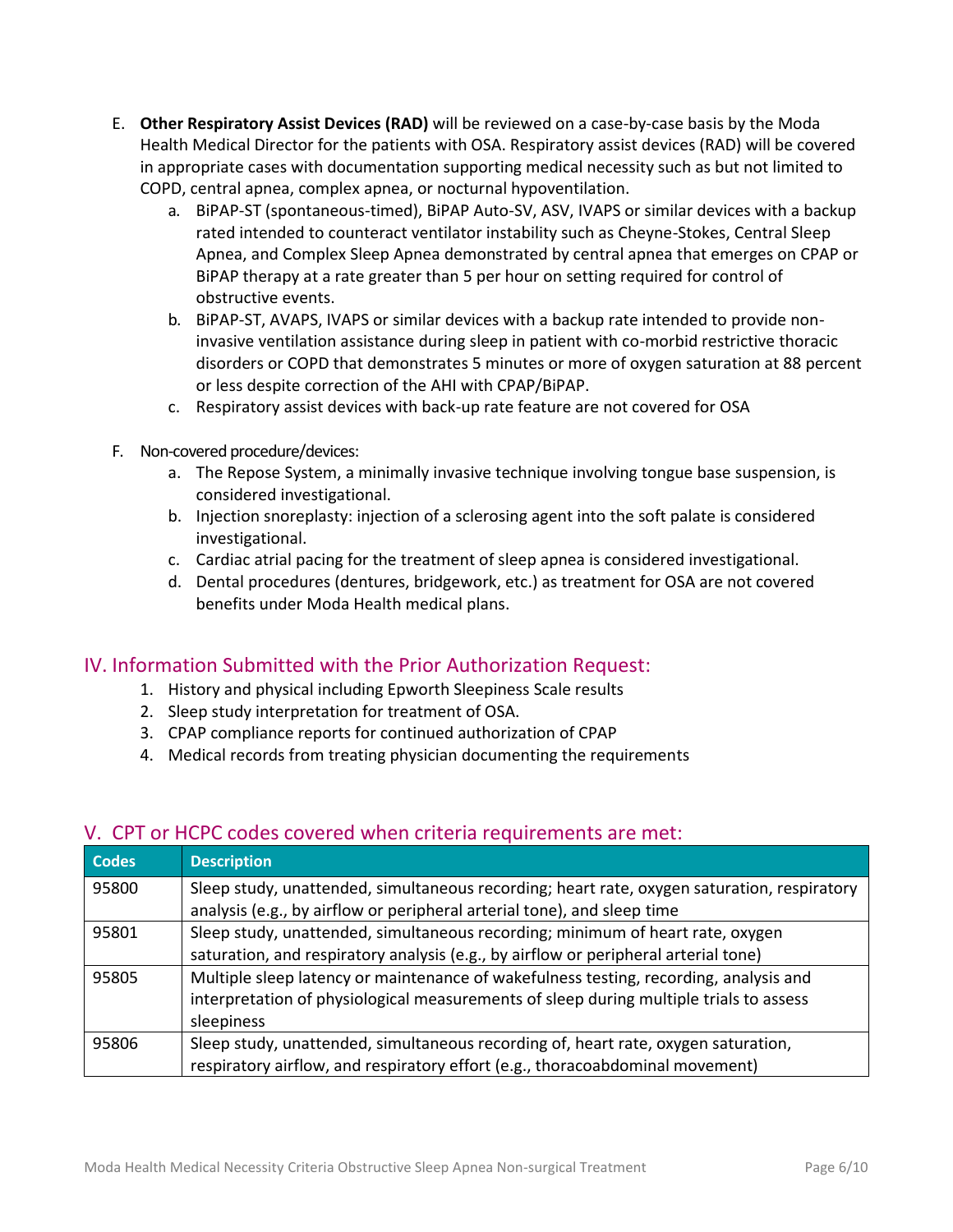| G0398 | Home sleep study test (HST) with type II portable monitor, unattended; minimum of 7            |
|-------|------------------------------------------------------------------------------------------------|
|       | channels: EEG, EOG, EMG, ECG/heart rate, airflow, respiratory effort and oxygen saturation     |
| G0399 | Home sleep test (HST) with type III portable monitor, unattended; minimum of 4 channels:       |
|       | 2 respiratory movement/airflow, 1 ECG/heart rate and 1 oxygen saturation                       |
| G0400 | Home sleep test (HST) with type IV portable monitor, unattended; minimum of 3 channels         |
| 95807 | Sleep study, simultaneous recording of ventilation, respiratory effort, ECG or heart rate, and |
|       | oxygen saturation, attended by a technologist                                                  |
| 95810 | Polysomnography; age 6 years or older, sleep staging with 4 or more additional parameters      |
|       | of sleep, attended by a technologist                                                           |
| 95811 | Polysomnography; age 6 years or older, sleep staging with 4 or more additional parameters      |
|       | of sleep, with initiation of continuous positive airway pressure therapy or bilevel            |
|       | ventilation, attended by a technologist                                                        |
| 95782 | Polysomnography; younger than 6 years, sleep staging with 4 or more additional                 |
|       | parameters of sleep, attended by a technologist                                                |
| 95783 | Polysomnography; younger than 6 years, sleep staging with 4 or more additional                 |
|       | parameters of sleep, with initiation of continuous positive airway pressure therapy or bi-     |
|       | level ventilation, attended by a technologist                                                  |
| E0470 | Respiratory assist device, bi-level pressure capability, without backup rate feature, used     |
|       | with noninvasive interface.                                                                    |
| E0471 | Respiratory assist device, bi-level pressure capability, with backup rate feature, used with   |
|       | noninvasive interface.                                                                         |
| E0472 | Respiratory assist device, bi-level pressure capability, with back-up rate feature, used with  |
|       | invasive.                                                                                      |
| E0485 | Oral device/appliance used to reduce upper airway collapsibility, adjustable or                |
|       | nonadjustable, prefabricated, includes fitting and adjustment                                  |
| E0486 | Oral device/appliance used to reduce upper airway collapsibility, adjustable or                |
|       | nonadjustable, custom fabricated, includes fitting and adjustment                              |
|       |                                                                                                |

## VI. Annual Review History

| <b>Review Date</b>                                                             | <b>Revisions</b>                                                            | <b>Effective Date</b> |
|--------------------------------------------------------------------------------|-----------------------------------------------------------------------------|-----------------------|
| 01/2013                                                                        | Annual Review: Added table with review date, revisions, and effective       | 01/23/2013            |
|                                                                                | date. Revised criteria for diagnosis of sleep study and repeat sleep study. |                       |
|                                                                                | Added Dr. Engrav's signature instead of Dr. Mills.                          |                       |
| Revised the criteria section IV for Split night polysomnography and<br>02/2013 |                                                                             | 03/1/2013             |
|                                                                                | added section V criteria for a second polysomnography. Removed              |                       |
|                                                                                | second sentence from III. Revised number 4 under treatment for other        |                       |
|                                                                                | RAD devices - removed DPAP/VPAP.                                            |                       |
| 04/2014                                                                        | Annual review: Removed restless leg syndrome from indications, added        | 04/25/2014            |
|                                                                                | change in symptoms for repeat sleep study, added limit of one oral          |                       |
|                                                                                | appliance and advanced imaging not covered for oral appliance; added        |                       |
|                                                                                | MSLT criteria, revised continuation of CPAP/AutoPAP to meet CMS             |                       |
|                                                                                | guideline                                                                   |                       |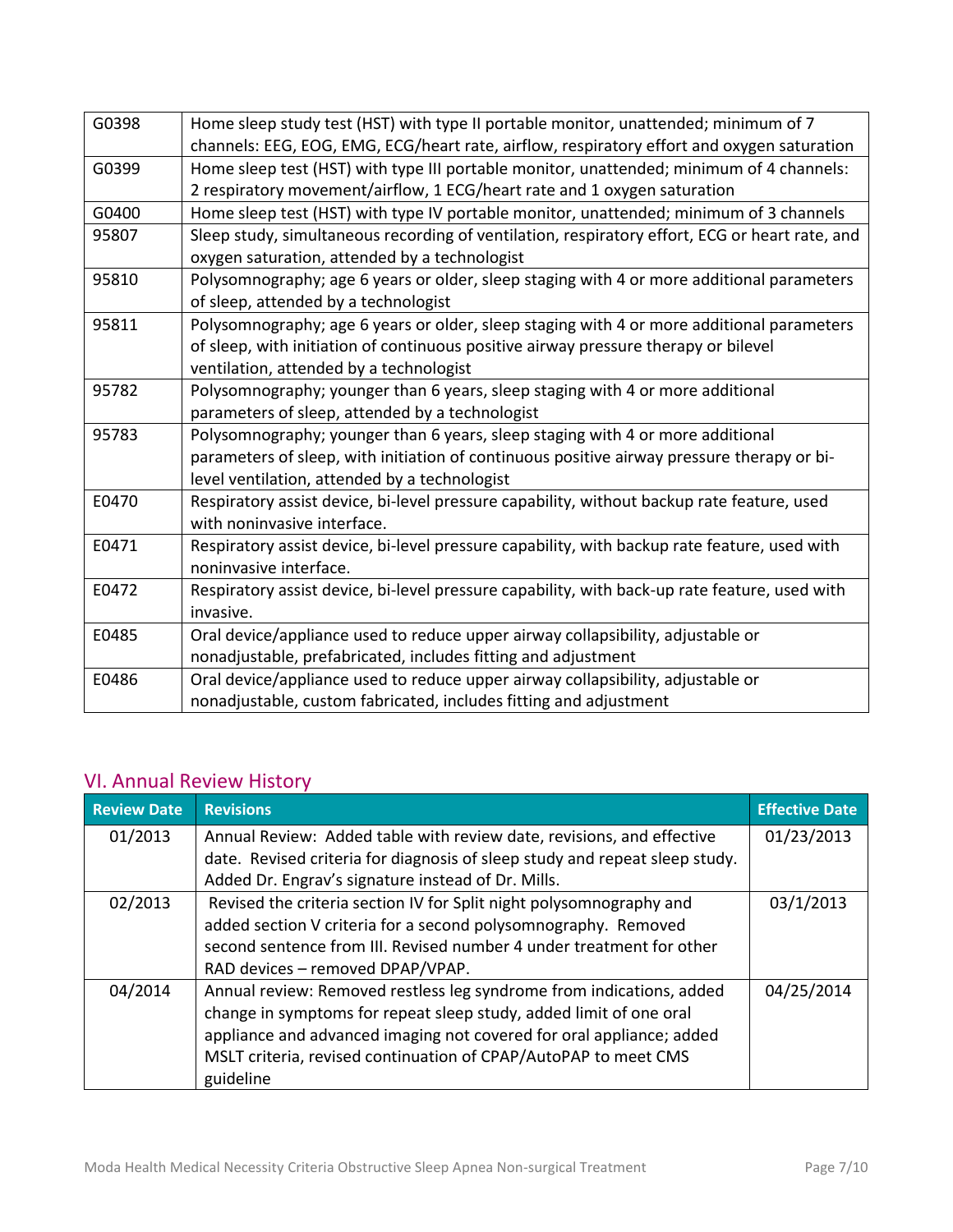| 04/2015 | Annual Review: Added MSLT criteria, revised continuation of                                                                                                                                                                                                                                                                                                                                              |            |  |
|---------|----------------------------------------------------------------------------------------------------------------------------------------------------------------------------------------------------------------------------------------------------------------------------------------------------------------------------------------------------------------------------------------------------------|------------|--|
|         | CPAP/AutoPAP to meet CMS guideline, added criteria V.a and c for in-lab                                                                                                                                                                                                                                                                                                                                  |            |  |
|         | studies, added criteria VI.c for repeat study less than 18 y/o                                                                                                                                                                                                                                                                                                                                           |            |  |
| 05/2016 | Annual Review: No change                                                                                                                                                                                                                                                                                                                                                                                 | 05/25/2016 |  |
| 09/2016 | Added AutoPAP to criteria for in-lab study, clarified full night vs in-lab<br>study                                                                                                                                                                                                                                                                                                                      | 9/28/2016  |  |
| 08/2017 | Annual Review: Minor format/wording changes, updated to new<br>template                                                                                                                                                                                                                                                                                                                                  | 08/23/2017 |  |
| 12/2017 | Updated to add criteria II.E.e.iv to allow in-lab split night sleep study after<br>a negative home study with 2 or more risk factors for obstructive sleep<br>apnea.                                                                                                                                                                                                                                     | 12/06/2017 |  |
| 11/2018 | Annual Review: No change                                                                                                                                                                                                                                                                                                                                                                                 | 11/28/2018 |  |
| 03/2019 | Clarified the criteria related to oral appliances                                                                                                                                                                                                                                                                                                                                                        | 04/01/2019 |  |
| 11/2019 | <b>Annual Review:</b><br>Clarified general indications for a sleep study<br>$\bullet$<br>Clarified contraindications for a home sleep study<br>Specified oral appliances that maybe considered for replacement<br>after useful lifetime<br>Added no coverage is considered for convenience<br>$\bullet$<br>items/duplicated components for PAP devices<br>Added RAD with back up feature are not covered | 12/05/2019 |  |
| 08/2020 | <b>Annual Review:</b><br>Added details to the requirements for AutoPAP, CPAP and BiPAP for<br>$\bullet$<br>clear and concise descriptions<br>Updated grammar for coverage requirements for tongue retaining<br>$\bullet$<br>devices/mandibular advancement oral appliances                                                                                                                               | 09/01/2020 |  |
| 08/2021 | Annual Review: No changes                                                                                                                                                                                                                                                                                                                                                                                | 09/01/2021 |  |

#### VII. References

- 1. American Academy of Otolaryngology (AAO) Website. Accessed. On January 16, 2013 at: [www.entnet.org](http://www.entnet.org/)
- 2. Canadian Agency for Drugs and Technologies in Health (CADTH). Portable monitoring devices for diagnosis of obstructive sleep apnea at home: Review of accuracy, cost-effectiveness, guidelines, and coverage in Canada. Accessed Feb. 2020: https://www.ncbi.nlm.nih.gov/pmc/articles/PMC3411150/
- 3. Kushida, C., Morgnethaler, T., Littner, M., Alessi, C., Bailey, D., et.al. (2006). Practice Parameters for the Treatment of Snoring and Obstuctive Sleep Apnea with Oral Appliances: An Update for 2005. Sleep, 29(2), 240-242. Accessed on April 16, 2012 at: http://www.aadsm.org/Resources/PracticeParameters/PP\_Update\_OralApplicance.pdf
- 4. Epworth Sleepiness Scale. University of Maryland medical Center. (2011). Accessed on February 25, 2011.
- 5. Friedman M, Ibrahim H, Joseph NJ. Staging of obstructive sleep apnea/hypopnea syndrome: a guide to appropriate treatment. Laryngoscope. 2004 March; 114(3):454-9.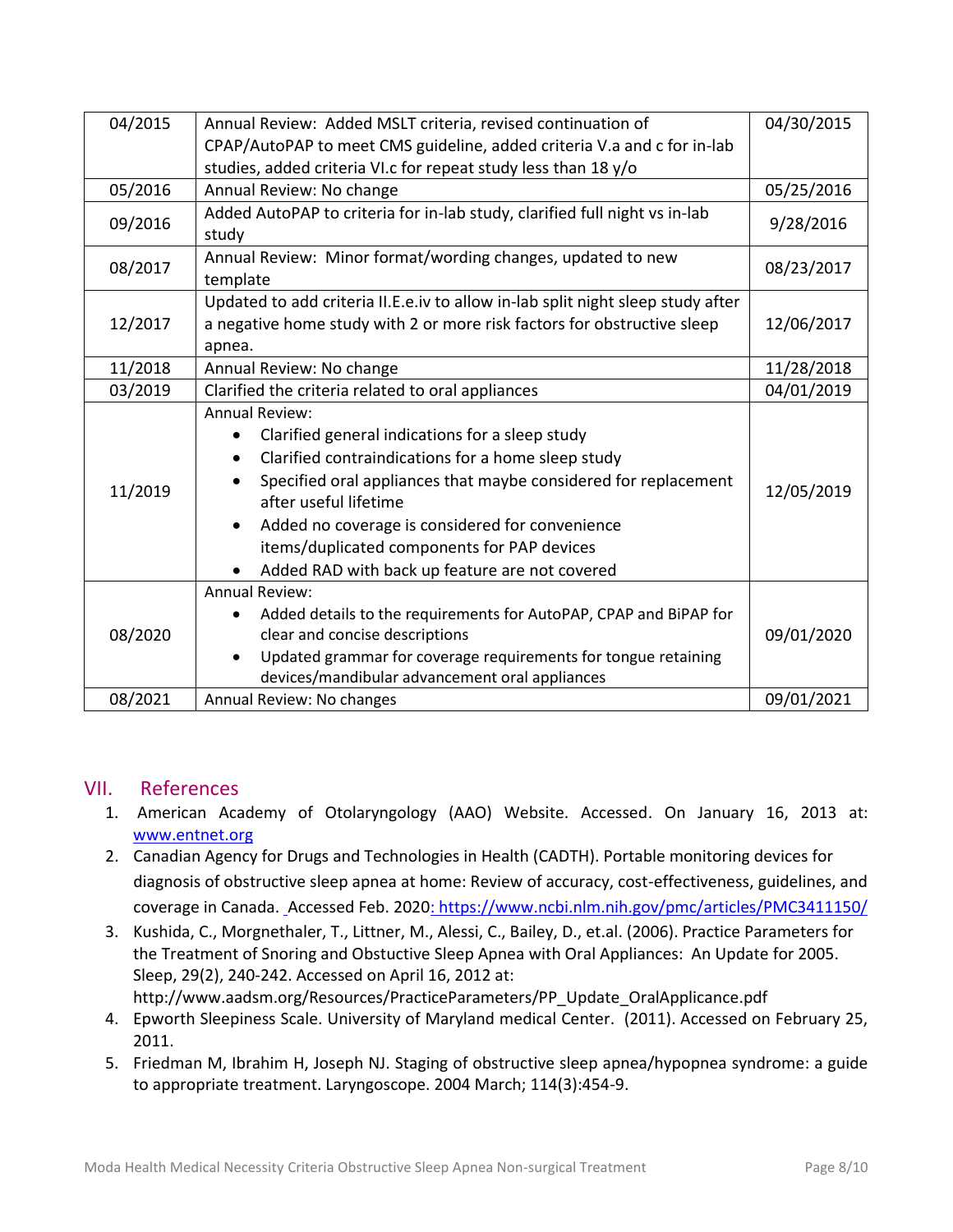- 6. Guilleminault C, Abad VC. Obstructive sleep apnea syndromes. Medical Clinics of North America. 2004: 88(3).
- 7. Haniffa M, Lasserson TJ, Smith I. Interventions to improve compliance with continuous positive airway pressure for obstructive sleep apnoea. Cochrane Database Syst Rev. 2004;(4):CD003531.
- 8. Hensley N, Ray C. Sleep apnoea. In: BMJ Clinical Evidence. London, UK: BMJ Publishing Group; May 2008.
- 9. McDaid C, Griffin S, Weatherly H, et al. Continuous positive airway pressure devices for the treatment of obstructive sleep apnoea-hypopnoea syndrome: A systematic review and economic analysis. Health Technol Assess. 2009; 13(4): 1-142.
- 10. Medicare Guidelines for Treatment of Obstructive Sleep Apnea. Medicare Part B Policy 2002.13.
- 11. Ramachandran SK, Josephs LA. A meta-analysis of clinical screening tests for obstructive sleep apnea. Anesthesiology. 2009; 110(4):928-939.
- 12. Simantirakis E, Schiza S, Chrysostomakis S, et al. Atrial overdrive pacing for the treatment of obstructive sleep apnea-hypopnea syndrome. N Engl J Med. December 15, 2005; 353(24):2568-77.
- 13. Sleep Studies. Medline Plus. Updated January 25, 2011. Accessed on January 16, 2013 at: <http://www.nlm.nih.gov/medlineplus/ency/imagepages/8899.htm>
- 14. Tice JA. Portable devices for home testing for obstructive sleep apnea. Technology Assessment. San Francisco, CA: California Technology Assessment Forum (CTAF http://icer-review.org/wpcontent/uploads/2016/01/563 file Portable Devices for Home Testing of Obstructive Sleep Ap nea.pdf
- 15. Trikalinos TA, Ip S, Raman G, et al. Home diagnosis of obstructive sleep apnea-hypopnea syndrome. Technology Assessment. Prepared for AHRQ by the Tufts-New England Medical Center Evidence-based Practice Center. Rockville, MD: Agency for Healthcare Research and Quality (AHRQ); August 8, 2007. Available at: [http://www.cms.hhs.gov/determinationprocess/downloads/id48TA.pdf.](http://www.cms.hhs.gov/determinationprocess/downloads/id48TA.pdf) Accessed on January 16, 2013.
- 16. U.S. Department of Health and Human Services, Centers for Medicare and Medicaid Services (CMS). Decision memo for continuous positive airway pressure (CPAP) therapy for obstructive sleep apnea (OSA) (CAG-0093R2). Medicare Coverage Database. Baltimore, MD: CMS; March 13, 2008
- 17. Johns MW. A new method for measuring daytime sleepiness: the Epworth Sleepiness Scale. *Sleep.*  1991; 14:540–545.
- 18. Physician Advisors

## Appendix 1 – Centers for Medicare and Medicaid Services (CMS)

Medicare coverage for outpatient (Part B) drugs is outlined in the Medicare Benefit Policy Manual (Pub. 100-2), Chapter 15, §50 Drugs and Biologicals. In addition, National Coverage Determination (NCD) and Local Coverage Determinations (LCDs) may exist and compliance with these policies is required where applicable. They can be found at: http://www.cms.gov/medicare-coverage-database/search/advanced-search.aspx. Additional indications may be covered at the discretion of the health plan.

#### Medicare Part B Covered Diagnosis Codes (applicable to existing NCD/LCD):

| Jurisdiction(s): 5, 8                                                                        | NCD/LCD Document (s): |  |  |  |
|----------------------------------------------------------------------------------------------|-----------------------|--|--|--|
| Noridian Local Coverage Determination (LCD) Polysomnography and Other Sleep Studies (L34040) |                       |  |  |  |